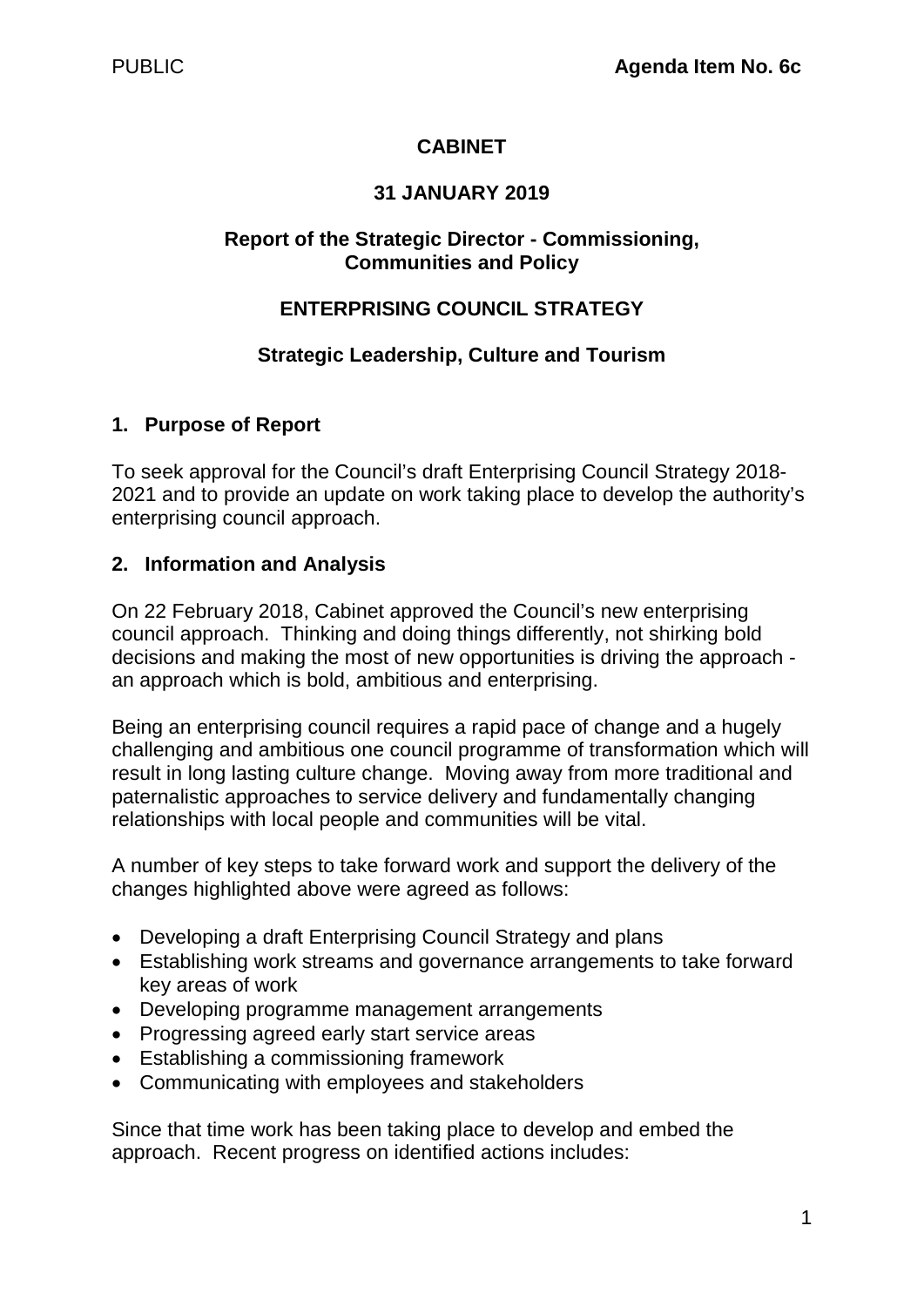- **Developing a draft Enterprising Council strategy and overarching action plan** – work has been taking place to develop a draft strategy, attached at Appendix A for consideration and approval, which articulates the Council's ambitions, sets out the key drivers whilst identifying five key outcomes to focus activity:
	- o A creative and confident workforce
	- o Forward thinking, collaborative and ambitious leadership
	- o Improved outcomes and value for money services
	- o Strong, resilient and self-sufficient communities
	- o A flexible, agile and financially sustainable organisation

These have been developed to ensure there is clarity about the scope of the enterprising council approach which will support the development of a stronger narrative for communication with both employees and stakeholders. The strategy will drive forward a one council approach and transformation programme. It will be supported by a focussed action plan which will set out clear deliverables and agreed milestones which will enable the Council to monitor action and measure progress moving forward.

• **Establishing work streams and governance arrangements to take forward key areas of work** – the Council has established an Enterprising Council Board to drive forward the approach. The Board has led the development of the Strategy and is supported by the following six work streams and leads identified below:

| <b>Work Stream</b>                                          | Lead                      |
|-------------------------------------------------------------|---------------------------|
| 1. Enterprising Council                                     | Emma Alexander            |
| <b>Approach and Strategy</b>                                |                           |
| 2. Thematic/Service Reviews                                 | Kathryn Boulton           |
| 3. Organisation Development,<br><b>Skills and Resources</b> | Emma Crapper              |
| 4. Systems and Processes                                    | Peter Handford support by |
|                                                             | Joe Battye                |
| 5. Customer Focus                                           | Julie Vollor supported by |
|                                                             | Angela Glithero           |
| <b>Budget and Savings (existing</b><br>6.                   | <b>Peter Handford</b>     |
| <b>Budget Strategy Group)</b>                               |                           |

Each of the work streams have developed governance arrangements, identified their scope, established terms of reference and produced an action plan detailing the key deliverables in order to embed and deliver the strategy. Each work stream lead reports into the Enterprising Council Board on a monthly basis providing updates on progress.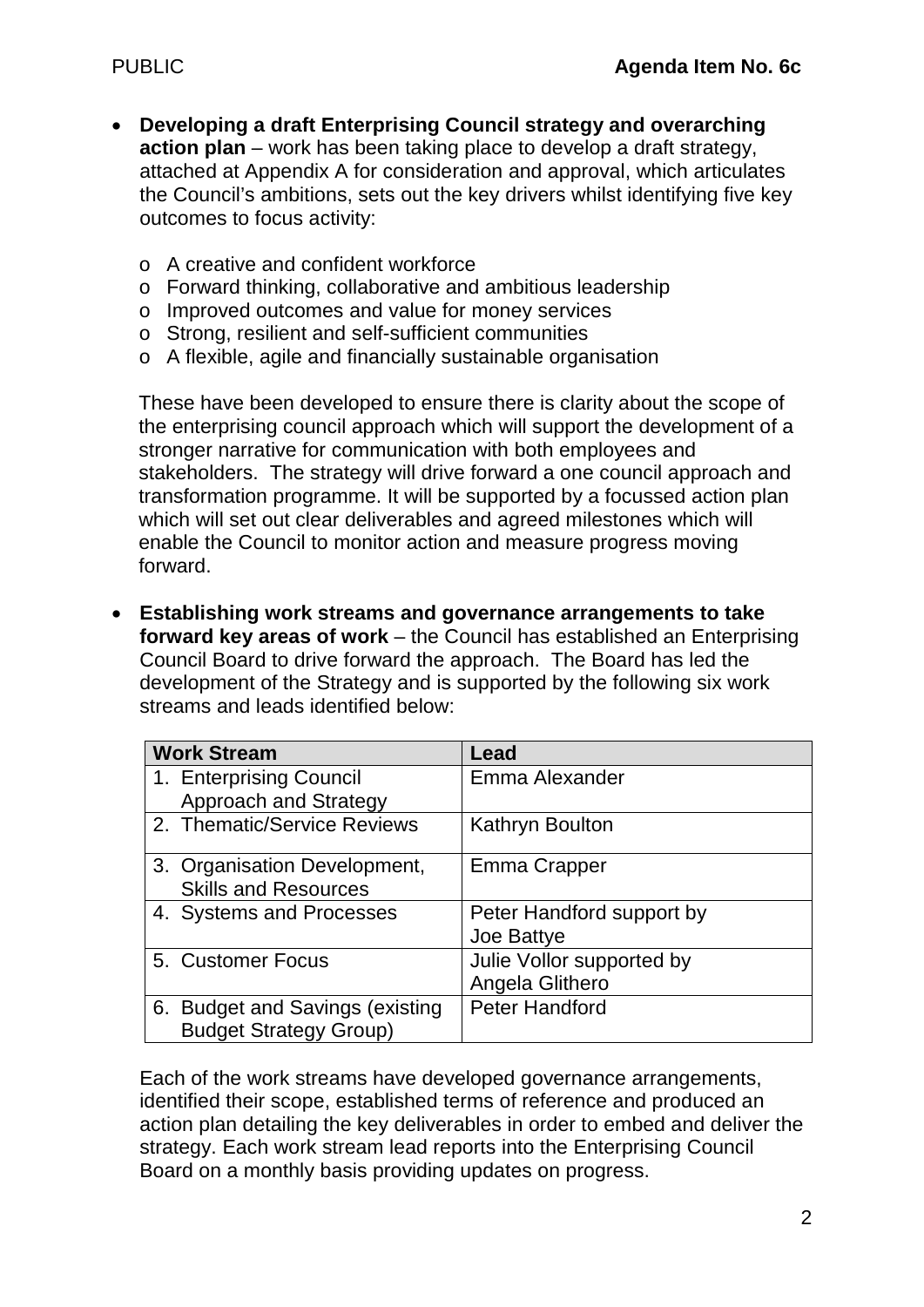- **Developing programme management arrangements** Given the scale of the approach and whole council transformation, effective programme management of the approach is critical. The new Programme Manager has now been in post since August 2018 and is putting in place disciplined systems and processes. The Programme Manager is responsible for coordinating and managing the enterprising council programme and ensuring that effective monitoring and reporting of the programme takes place as work on the programme grows. Monthly reports on progress to the Board, which identify risks, issues, challenges and opportunities to ensure effective management and governance of the approach, is now taking place. This will support effective reporting to Cabinet on a regular basis.
- **Progressing early start service areas** to test the approach and explore new commissioning and delivery models to deliver Council and service priorities, a number of early start service areas were identified. A summary of progress on each area is set out below:
	- o **Occupational Health** The Council's Occupational Health Service provides support to employees and their managers and falls under the Health and Wellbeing area of HR. The in-house service includes a small number of staff, including occupational health nurses alongside business services staff and operates a mixed delivery model, with a large proportion of services delivered by external providers.

Consultation with stakeholder groups, staff, managers and schools to assess the effectiveness of the existing service has been completed. Feedback has been generally positive and areas identified for improvement have been used to inform the review process. An analysis of other councils' delivery models has also been completed and this has shown the range of services on offer are largely comparative across the local authority sector with a mixed model of provision.

A review of the current service in terms of cost, income and external contracts has also been completed. Benchmarking of the in-house occupational health nursing service against other external providers in the market has also been completed and the analysis has shown that the current service is competitive on price, when compared to the private sector. Further work is required to assess the effectiveness and impact that occupational health has on reducing sickness absence and the links to employee health and wellbeing. A report setting out recommendations for the future delivery of the service will be considered shortly.

o **Assistive Technology** - This service provides alarm monitoring and telecare services for older and vulnerable people. The Council has a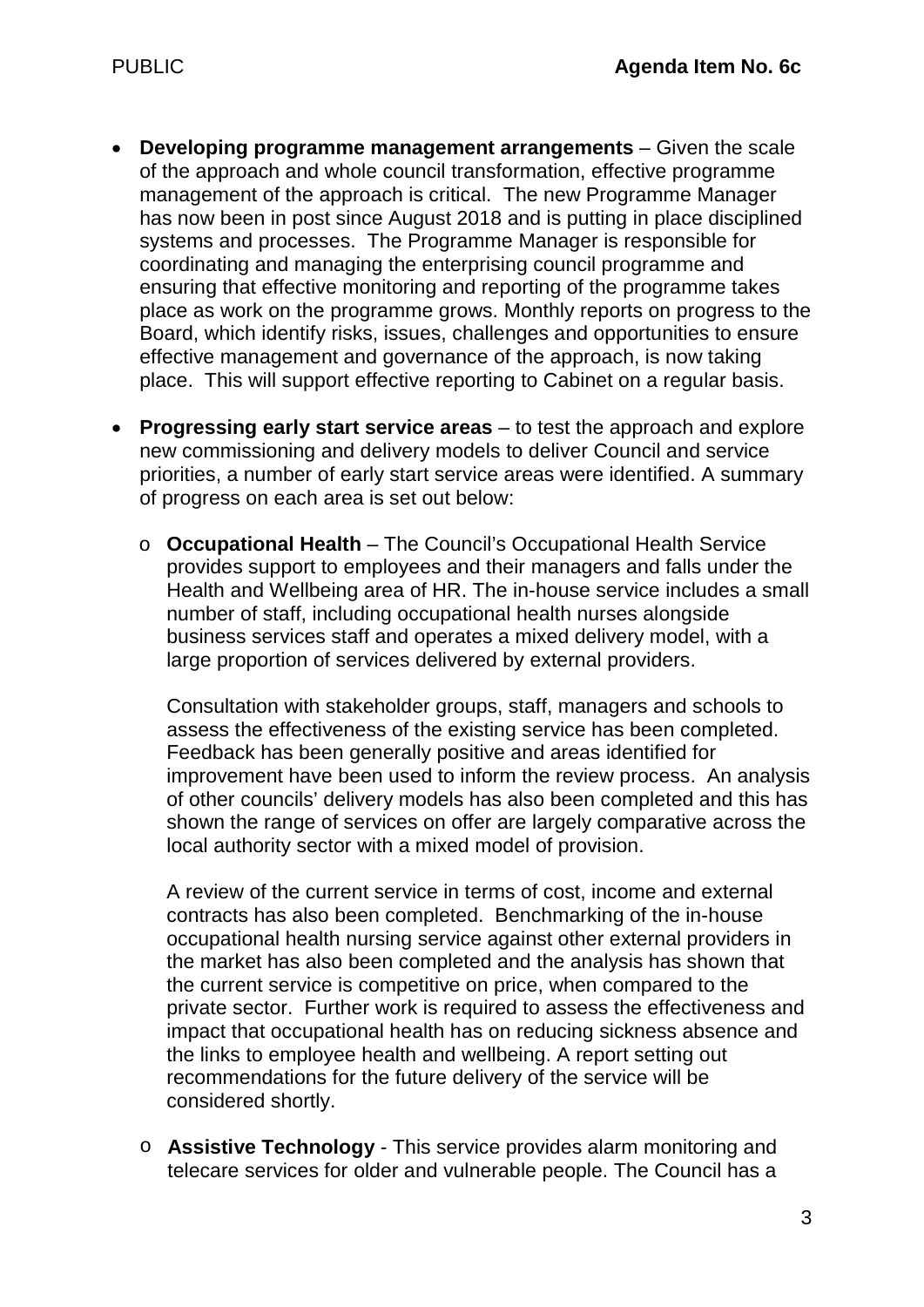range of external contracts with a variety of providers but will assess the opportunities to buy these services in a more efficient way through the review process. This will give the Council better value for money and enable people with a health or social care need to be better supported to achieve their outcomes.

The Council has undertaken visits to other local authorities to look at their Assistive Technology delivery model to assist in shaping the Council's provision moving forward. On the 8 November 2018, Cabinet approved a report to consult with the users of the current community alarms and telecare service with a view of changing the provision to focus on those who are eligible via the Care Act (2014). A consultation exercise is currently underway to gain views on the proposed change to eligibility and closes on 25 January 2019.

o **Learning Disabilities Day Services** - The service costs £14.4 million and employs 207 day service workers who work with 950 people. An engagement exercise: My Life, My Way, involving discussions with people with learning disabilities and or Autism, families, carers and staff was undertaken. This included 14 workshops with over 450 people with a learning disability and or Autism and their family/carers. At these sessions, discussions took place regarding what current and potential future service users and their family carers felt is important and what day time support and services should look like in the future to enable people to achieve their ambitions.

The Council has undertaken visits to other local authorities to look at the provision of Learning Disability day services. On 20 December 2018, Cabinet approved a reshaped offer of Learning Disability services following the My Life, my Way consultation, and agreed for further consultation on the proposed reshaping offer. The consultation is currently live and runs from 2 January – 31 March 2019.

- o **Libraries** The Council has 45 libraries and two mobile libraries. On 5 April 2018, Cabinet approved proposals to consult on a new strategy for the public library service, 'Libraries for Derbyshire'. Consultation on the strategy concluded on 30 July with over 7,000 responses received. The responses were analysed and the strategy was revised to reflect the feedback received during the public consultation. For example:
	- Grant funding for Community Managed Libraries (CMLs) extended to five years
	- Funding of £50,000 identified to pay for independent support for CMLs
	- Enhanced financial support over the first two years, with the Council taking more ownership of financial processes on behalf of CMLs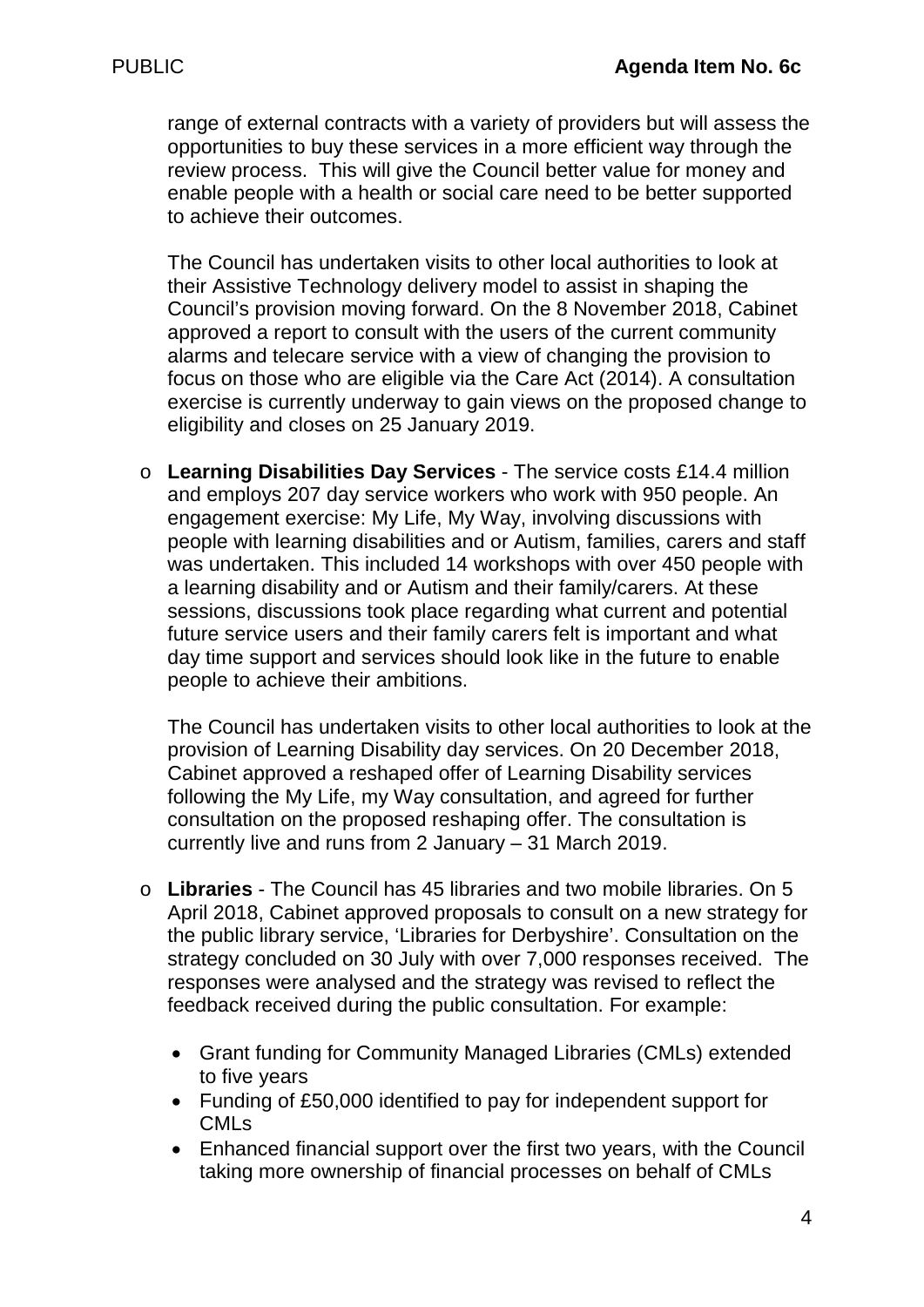- Assistance with the recruitment and training of volunteers e.g. through the development of eLearning packages
- Ensuring any new staffing structure includes support for CMLs
- Trialling the smart library concept before any implementation
- The retention of DVD collections to loan free of charge until 31 March 2021

The revised strategy was approved by Cabinet on 20 December 2018 and implementation has now commenced.

o **Property** – The review of Property Services extends to all activities of Corporate Property. A draft report has been prepared by Ernst Young, incorporating both a qualitative and quantitative analysis of the property service, informed by Member, Officer and Trade Union consultation as well as benchmarking undertaken by CIPFA Property. The objective is to deliver a more sustainable and cost effective property service that meets the requirements of the County Council whilst addressing weaknesses in the current service. The recommendations, when approved will be incorporated into an implementation programme, which will provide for both immediate actions including the preparation of an Asset Management Framework (property strategy) to guide future property service priorities and significant transformational activity of Corporate Property to be completed in 2019.

A report detailing the findings of the review, recommendations and implementation programme is being prepared.

o **Highways and Fleet Management** - This includes highways network management, maintenance, street lighting, traffic and safety, highways structures, design, construction, laboratory, strategy, highway tree management, road safety, County Transport fleet management service and associated business support. These services employ around 430 staff and have over 150 different contracts with organisations.

The Highways Service joined the Future Highways Research Club (FHRC), a benchmarking group managed by Proving Services Ltd from Cranfield University and made up of other high-performing and innovative highway authorities across the country. Work with Proving and the FHRC helped to develop a New Commissioning Model which was independently assessed against a range of alternative delivery models and found to provide the highest comparative performance by a clear margin. Elsewhere on this agenda is a report recommending a new commissioning model for the future highways service.

County Transport, although part of the above, have identified and agreed the objectives of their review to be: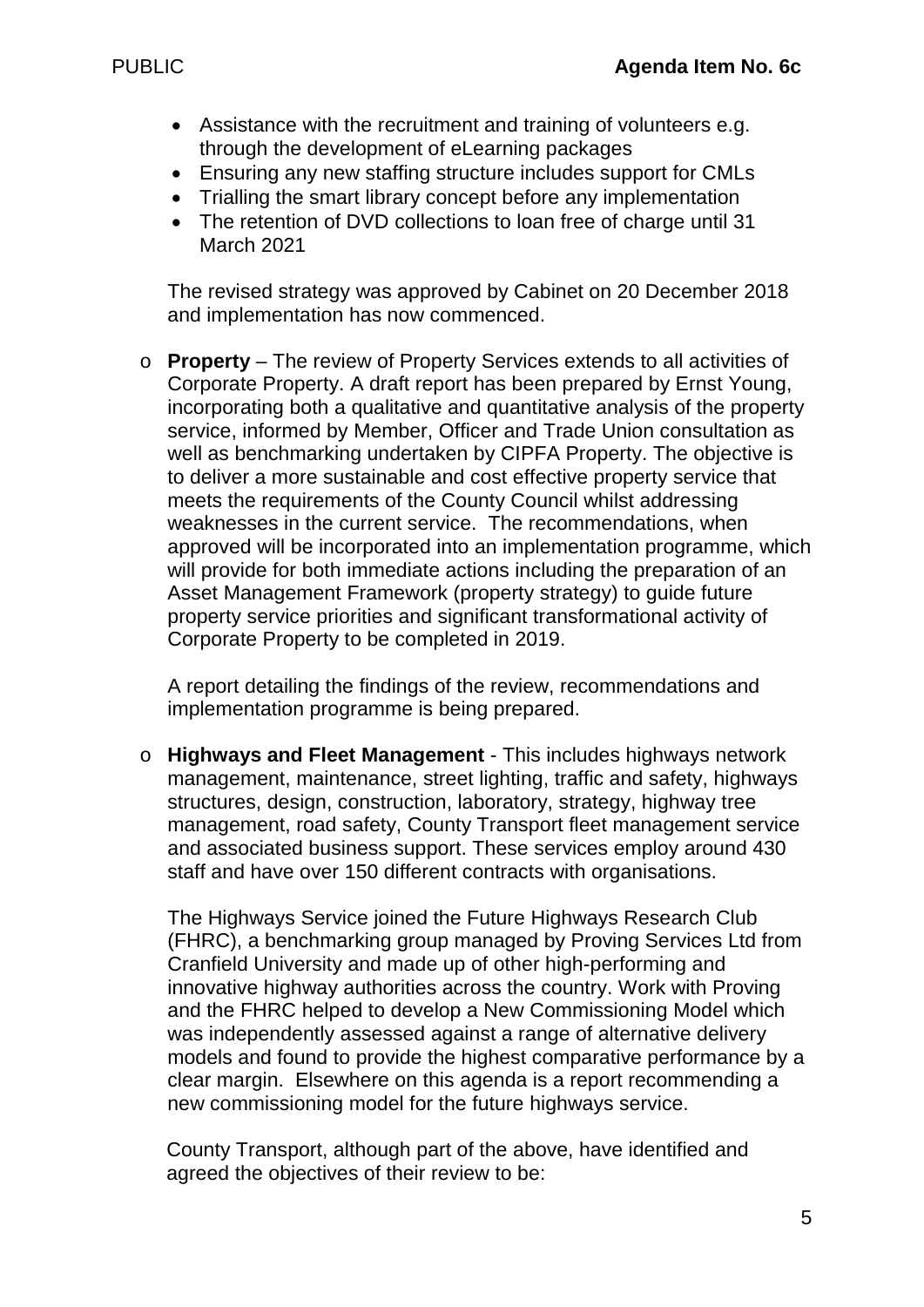- To assess the viability of the service in the external market
- To maximise income generation ensuring all costs are fully recovered and the service generates income for the council
- To maximise opportunities to reduce costs and become more efficient

A SWOT analysis has been undertaken and an action plan produced. The project board is working through the Council's commercial frameworks to identify future opportunities for increasing income as part of a commercial strategy; reviewing the financial model and costs to ensure value for money; and understanding existing and prospective customers' needs.

o **Leaving Care** - This service supports children in our care to make a positive move to an independent life. Increasing numbers of children coming into care and new responsibilities to support care leavers up to the age of 25 are putting additional pressure on the service. Progress has been made and block accommodation for Care Leavers has now been successfully recommissioned. The new accommodation and support service commenced on 1 October 2018 and offers 75 units of accommodation across Derbyshire. This will allow young people to access emergency accommodation, offering immediate support to care leavers who are in crisis. The service outcomes will ensure young people leave their accommodation with the necessary skills to live independently.

The Care Leavers Support Service contract was extended for one further year, until 30 June 2019. A consultation and review took place to capture stakeholder's views on the current service and the new duties for local authorities to improve outcomes for care leavers, including offering support up to the age of 25. From the review and feedback from the consultation, it became clear that in order to respond to the new duties, a new approach was needed to make sure statutory duties as corporate parents were met and to improve outcomes for care leavers. On the 8 November 2018, Cabinet approved a change in the delivery model for the Care Leavers Support Service, rather than recommissioning the service, the service is to be bought in-house after being delivered by an external organisation for the last 14 years. Care leavers will continue to be involved in the design of the new service.

o **Sports and Outdoor Education** - The Sports and Outdoor Service, which includes two residential centres at Lea Green and Whitehall, and the school swimming service, needs to reduce the amount of money it receives from the Council from £607,000 to zero by 2019/20. Initial research has taken place to look at different operating models and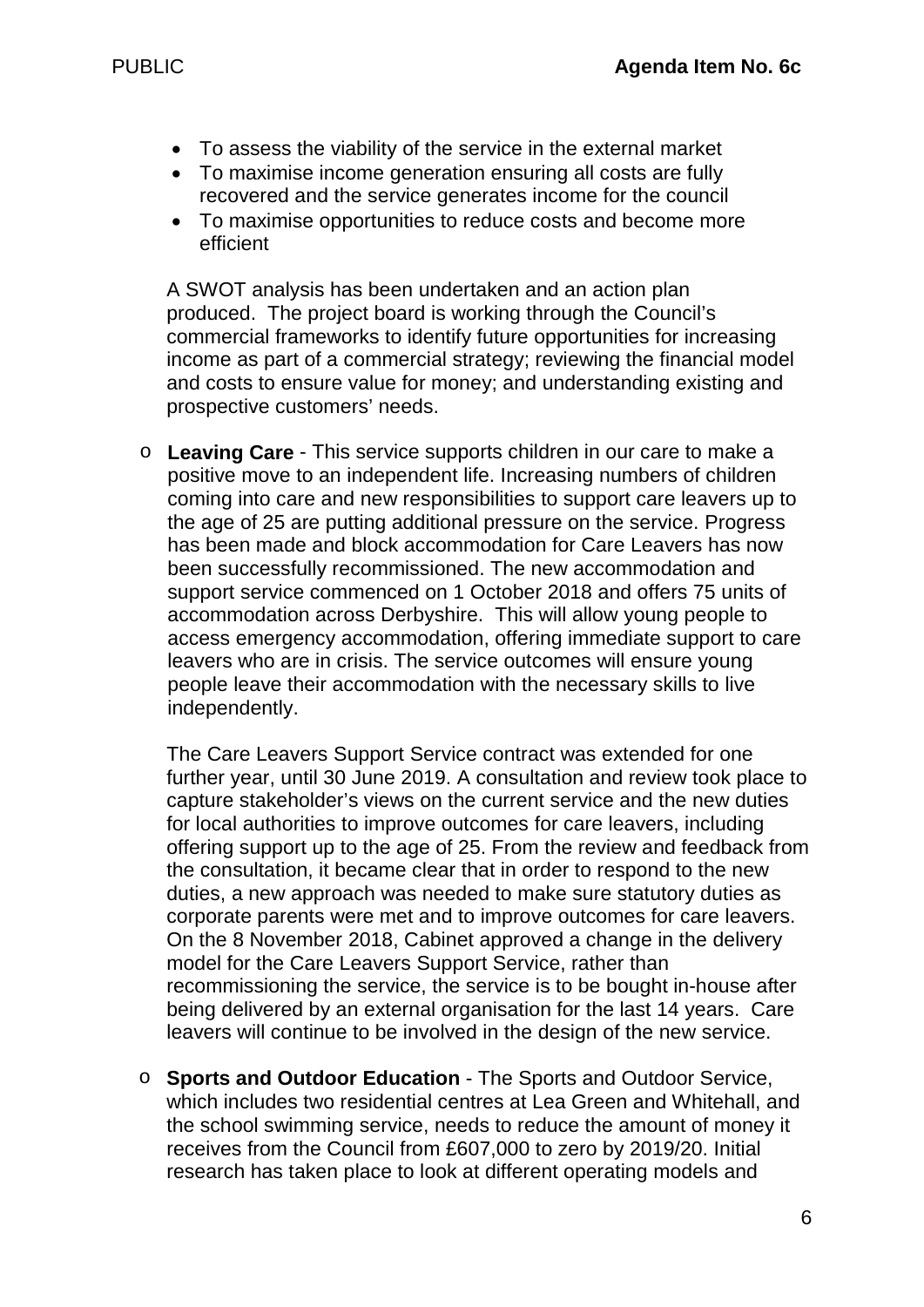further work is taking place to assess the different ownership models in greater detail.

o **Thriving Communities** - Thriving Communities is one of the Council's key flagship projects. Supporting people to achieve bigger and better lives, creating more resilient and enterprising communities, reducing demand for high cost services and redefining the Council's relationship with local communities are all key aims.

Plans to mainstream the approach have now been approved with a focus on three priorities: radically reshaping demand; unlocking community potential; and creating the best employment and skills offer in the country. All three ideas build on work undertaken in five communities across the county, however the ideas will look to identify and address barriers to change systems and improve outcomes for all communities across Derbyshire. An accelerator programme, to build momentum around the mainstreaming of the approach, is currently being put in place.

• **Communicating with employees and stakeholders** – A communications strategy has been produced and agreed by the Enterprising Council Board detailing mechanisms for communicating and engaging with employees and stakeholders. Several employee communications have been issued including a payslip message, a video from the Council Leader and a variety of articles in the Our Derbyshire employee newsletter. In terms of external stakeholders, an enterprising council message in on the footer of all council emails and an area on the council's website produced for information relating to the enterprising council programme. As the programme continues to progress further communication materials will be produced to articulate and embed the enterprising council approach across the organisation.

#### **Moving Forward**

Progressing the identified early starts service areas is a priority for departments moving forward and these will be the subject of separate reports to Cabinet as the reviews are completed and recommendations on future service delivery are made. Momentum will need to be built on the delivery of the Strategy. Work will take place to develop a detailed overarching action plan which will monitor and assess the Council's progress in achieving its ambitions. Reports on progress will be presented to Cabinet on a six monthly basis to ensure the overall approach is fit for purpose.

#### **3. Other Considerations**

In preparing this report the relevance of the following factors has been considered: legal and human rights, equality of opportunity, health, environmental, transport, property and crime and disorder considerations.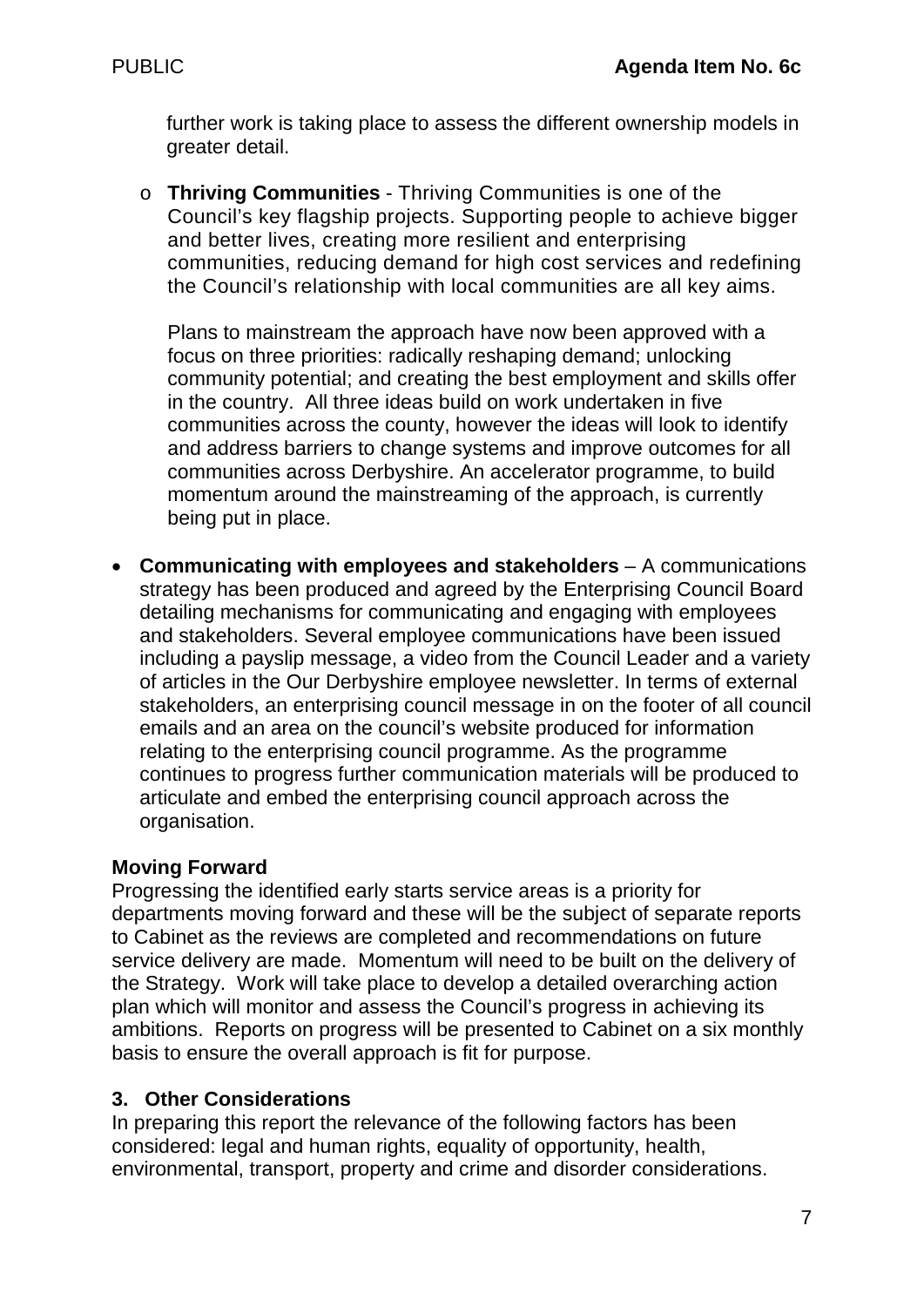#### **4. Background Papers**

Cabinet Report – Moving Towards and Enterprising Council 22 February 2018 Background papers held on file in Policy and Research

#### **5. Key Decision**

No

## **6. Call-in**

Is it necessary to waive the call-in period? **No**

## **7. Officer's Recommendations**

It is recommended that Cabinet:

- 1. Note the progress made on the development of the Council's new enterprising council approach.
- 2. Consider and approve the draft Enterprising Council Strategy attached at Appendix A to support the delivery of a one council approach and transformation programme.
- 3. Note the work that has taken place to establish effective programme management arrangements.
- 4. Note the progress made on the implementation of the early start service areas set out in the report and receive further reports on progress in due course.

#### **Emma Alexander Strategic Director for Commissioning, Communities and Policy**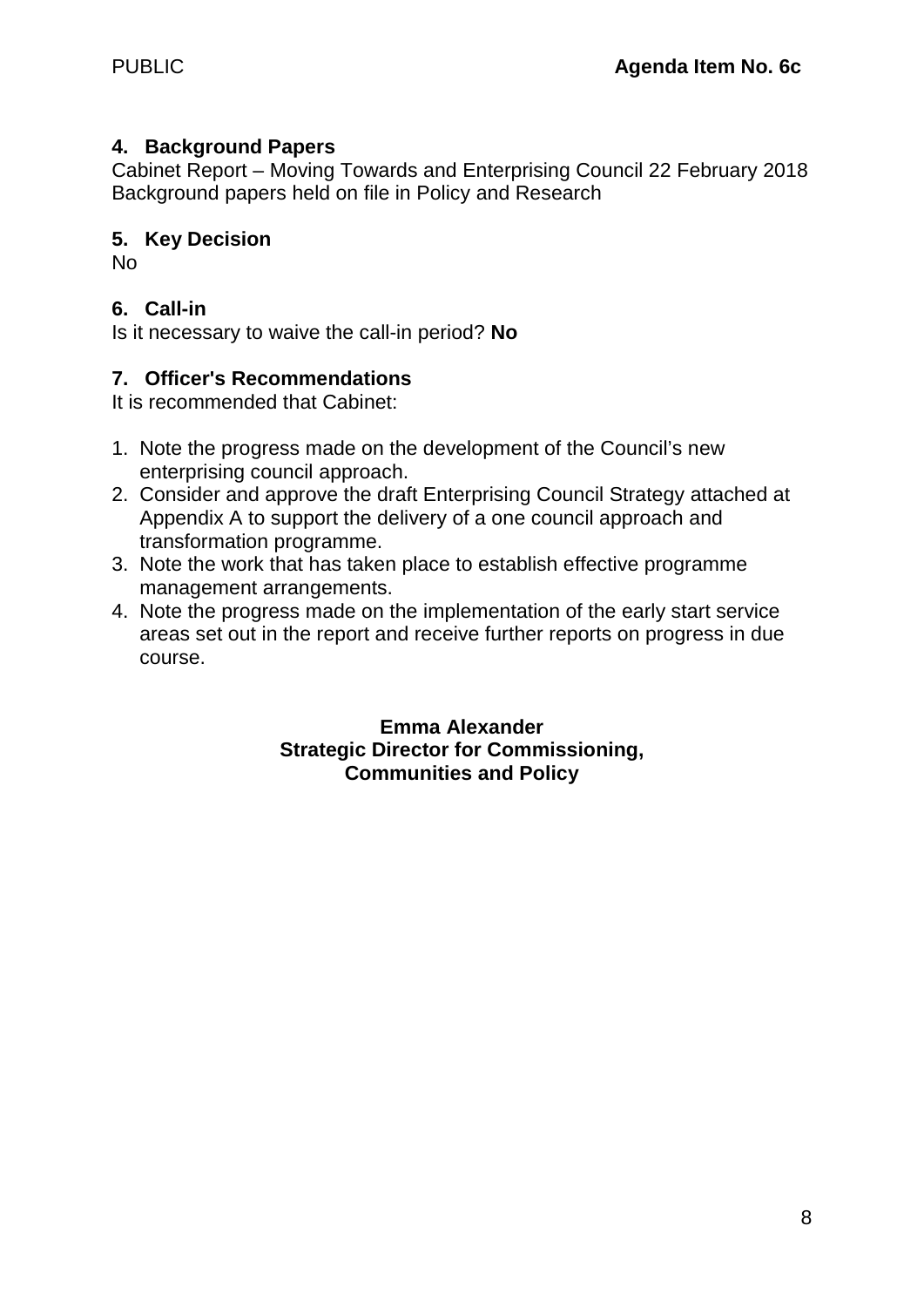

# **Enterprising Council Strategy 2018 - 2021**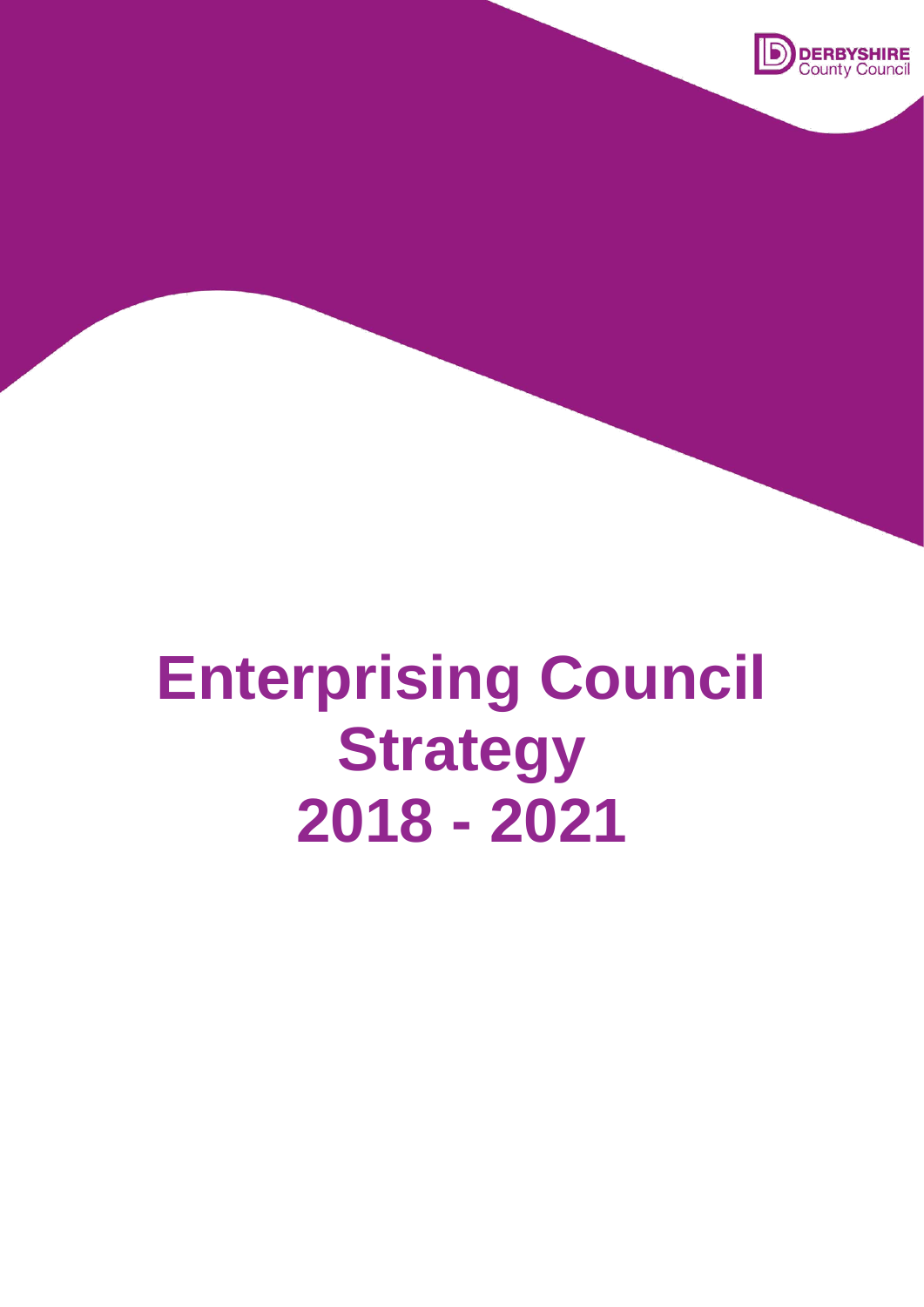# **Contents**

| <b>Forward</b>                       | 3  |
|--------------------------------------|----|
| <b>Introduction</b>                  | 4  |
| <b>Strategic Context</b>             | 5  |
| <b>Key drivers</b>                   | 5  |
| <b>An Enterprising Council</b>       | 6  |
| <b>Aims, Outcomes and Principles</b> | 7  |
| <b>Our strategy aims</b>             | 7  |
| <b>Our strategy outcomes</b>         | 7  |
| <b>Our principles</b>                | 8  |
| <b>Priority actions</b>              | 8  |
| <b>Planned outputs and progress</b>  | 11 |
| <b>Implementing the Strategy</b>     | 12 |
| <b>Monitoring the Strategy</b>       | 13 |
| <b>Further Information</b>           | 13 |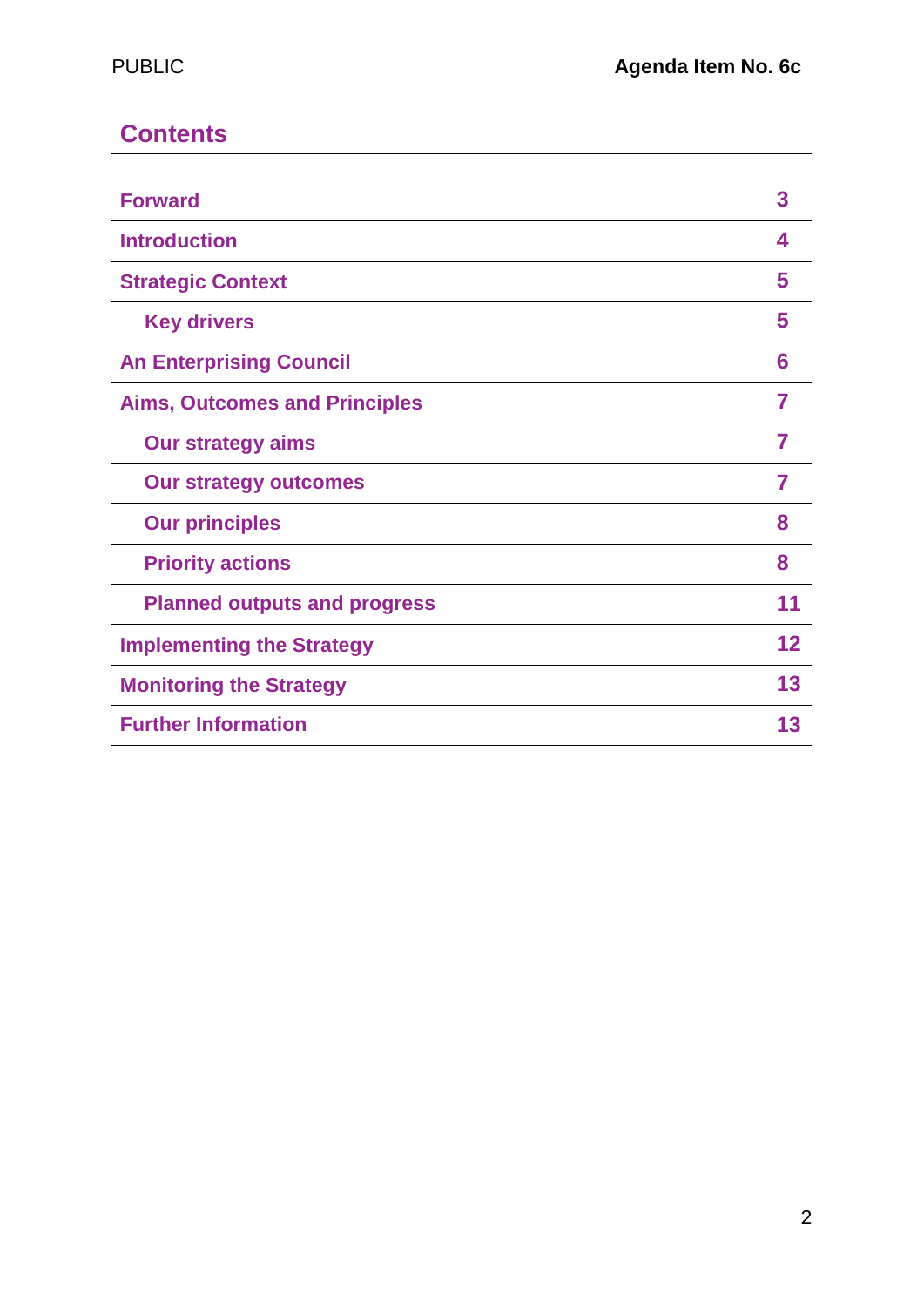# **Foreword**

Enterprising Council is a bold and innovative plan to modernise and transform the way we deliver services for the people that we serve. In doing so it will deliver on our desire to provide maximum value for money by providing the best possible services and support at the lowest possible cost to our taxpayers.

It responds to significant changes in the way that council services are funded. Over the next five years we need to save £63.2m which is a major portion of our overall budget. Quite simply the status quo is no longer an option. If we are to make these savings, while protecting and improving services that matter to our community the most, then we have to do things in a different way.

This strategy sets out our approach. It is important to stress that these are not just words on a page because in many ways we are already beginning to deliver. This is seen in areas like Highways where we are seeing significant improvements in performance, along with libraries where we are looking to work as a team with our communities to protect local services.

This is not a strategy driven by ideology. There is no fixed view on how services should be delivered because it is about tapping into the talents and creativity of our own staff, our partners, our contractors and most of all, our community, with one thing and one thing only in mind: protecting and improving life in our county while delivering value for money.

**Councillor Barry Lewis Leader of the Council**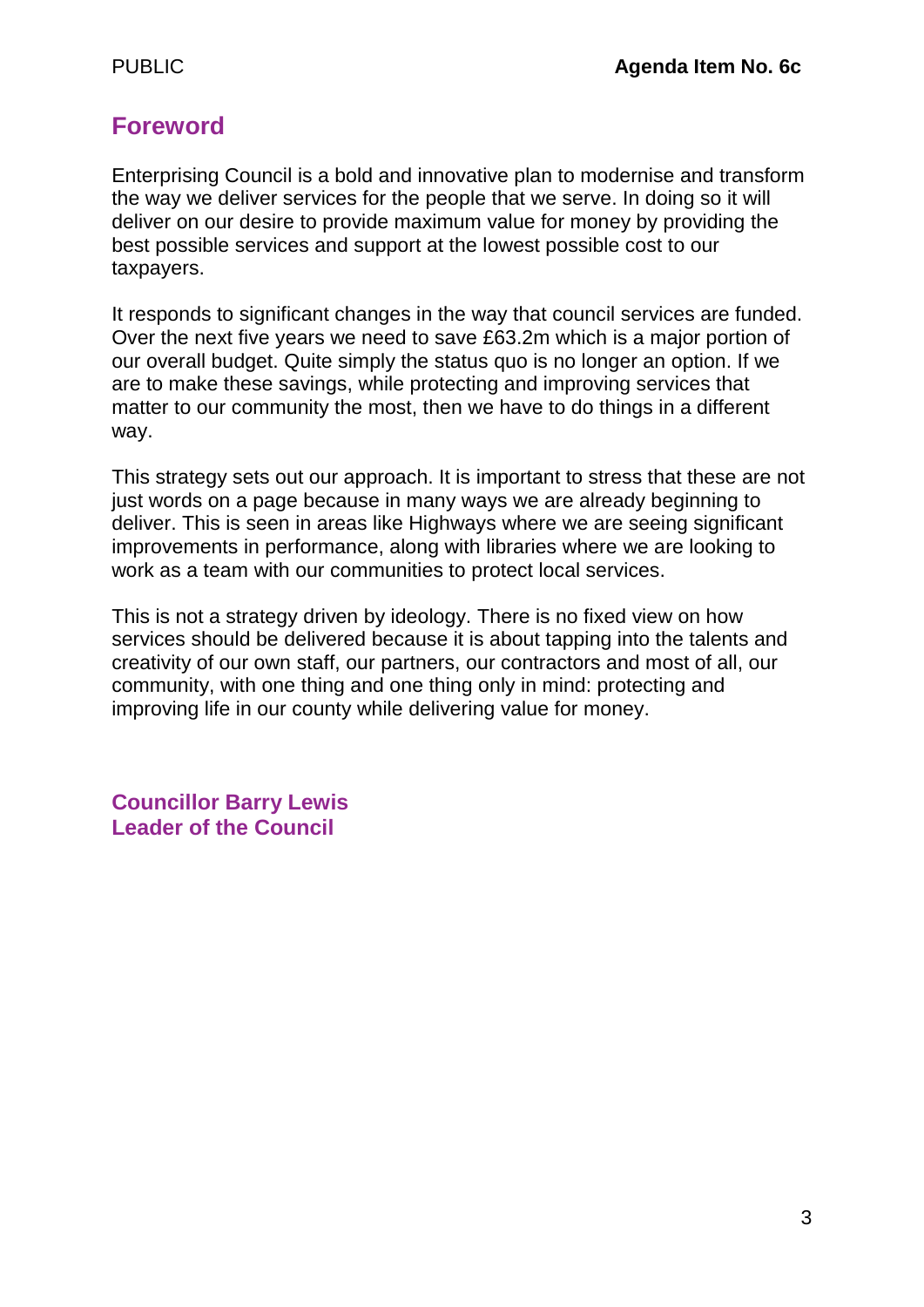# **Introduction**

This strategy sets out the approach to become an Enterprising Council. It recognises the need to modernise and transform to achieve better outcomes for local communities. The strategy describes how the Enterprising Council principles will be embedded across the authority and demonstrates how these complement the Council's commitment to working with local people and partners to achieve better outcomes for local communities.

The strategy includes:

- An introduction to Enterprising Council
- The strategic context and key drivers
- Our strategy aims, priorities and principles
- Key actions we will be undertaking
- Our approach moving forward and details of how we will measure progress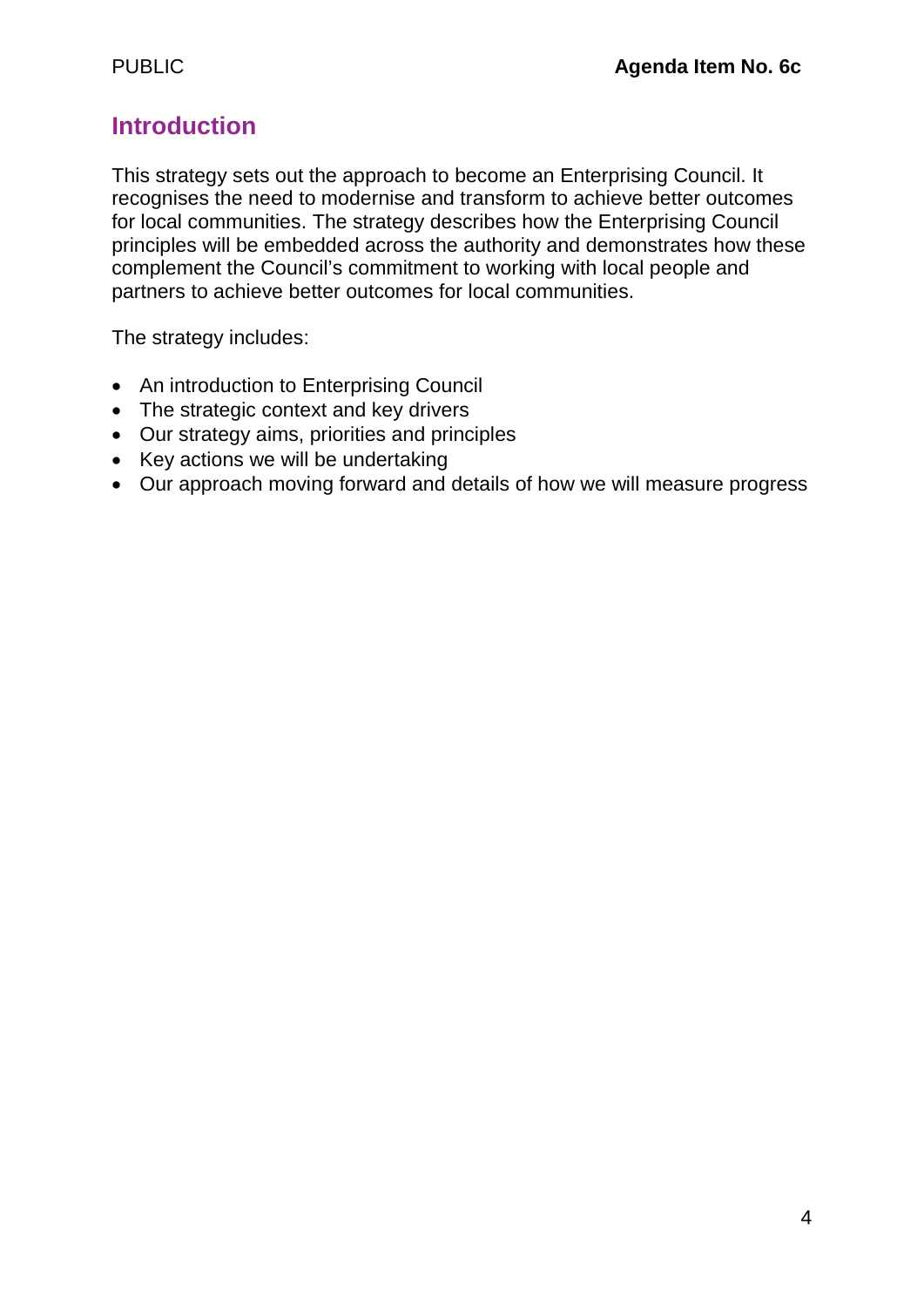# **Strategic Context**

The role and shape of public services has changed dramatically over recent years. Reduced public sector funding and increasing demand for services driven by demographics and long standing social, health and economic pressures mean that the Council, like many other authorities across the country, continues to face significant challenges in providing the services local people need and want with available resources.

# **Key drivers**

- Rising population and demographic pressures
- Increasing demand for services
- Estimated additional costs of between £12 million and £14 million per annum

## **Service pressures**

- A shrinking public sector at a time of greater reliance and need for the integration of services
- Advances in technology and changing expectations
- Rising costs

# **External factors**

- Significant savings made but an additional £70 million to find
- A reduction in net spend per capita from £1,351 in 2010 to £1,206 in 2017
- Uncertainty about future funding

**Reducing resources**

- Desire to transform into a council fit for the 21st century
- A shift from paternalistic to enabling and doing with
- Keeping taxes as low as possible, ensuring fair cost of services for residents
	- **Ambitious plans for the future**

The Council has made huge progress in recent years, delivering budget reductions amounting to £263 million. However more needs to be done and the Council will need to take the bold but necessary steps to drive forward the radical transformations needed to continue to improve performance and ensure the sustainability of the organisation in the short, medium and long term.

The Council has an ambitious agenda to radically transform the way in which services are delivered, to modernise, take advantage of new technologies and become a council fit for the 21<sup>st</sup> century. Moving forward the Council will need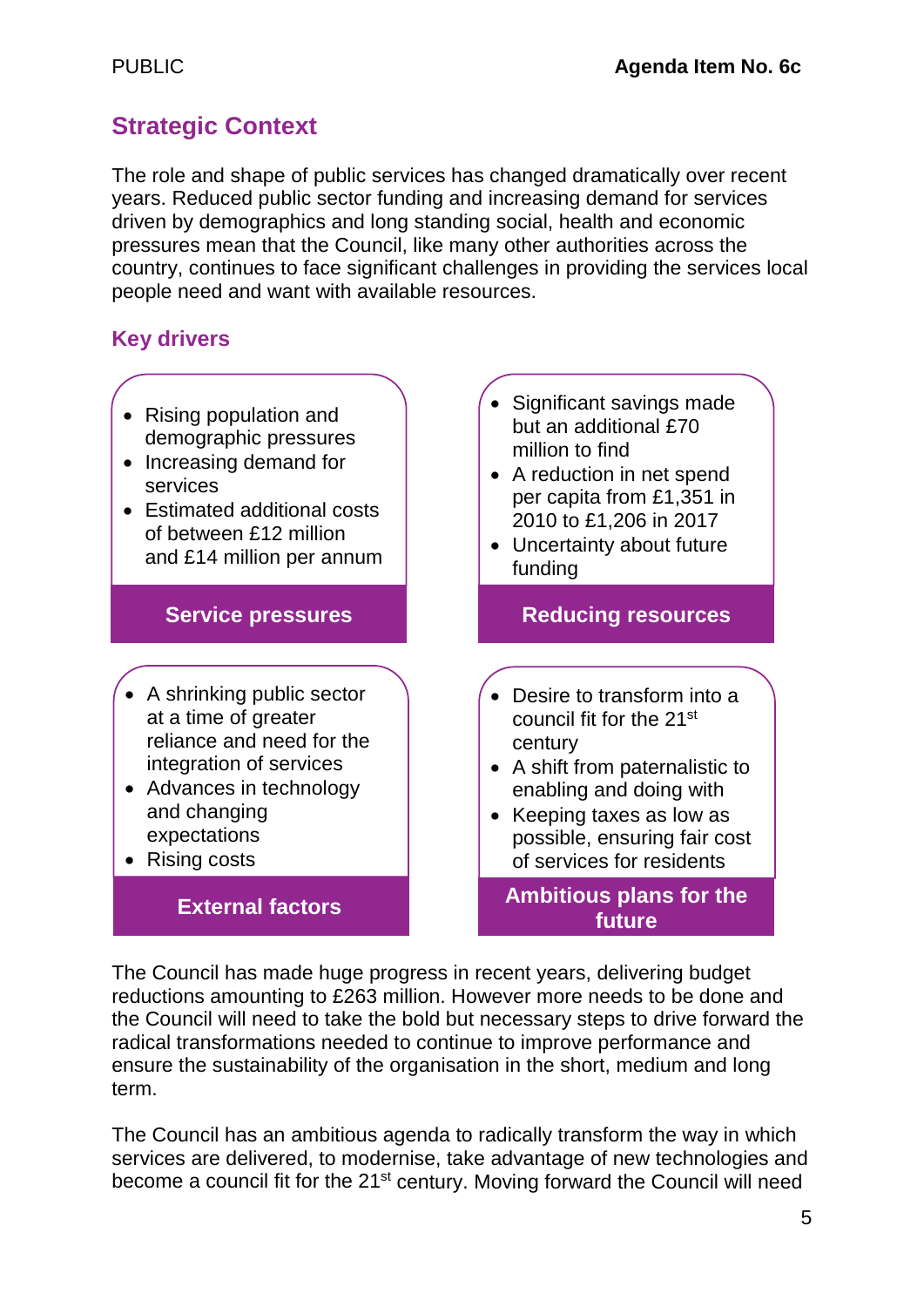to be innovative, think differently about the way services are delivered and not be afraid to make the bold decisions that are ahead.

# **An Enterprising Council**

Being an Enterprising Council requires a rapid pace of change and carries a hugely challenging and ambitious one council programme of transformation. This will need to drive wide reaching and long lasting cultural change.

The Council currently has a mixed model of provision with around half of existing services provided externally by a range of stakeholders including voluntary and community services and commercial organisations. Exploring creative ways to enable the delivery of better services for less, working collaboratively with partner agencies, communities and staff and doing more 'with' local people rather than 'to' them will be critical to the Council achieving its ambitions and addressing the challenges that lie ahead.

Building confidence and capacity and encouraging people to help themselves and be less dependent on public services will be a key thrust in plans moving forward. Streamlining systems and procedures and speeding up decision making will play an important part of this.

The Council has already made a start. The modernisation and transformation of nine service areas identified as early starts, is currently taken place, with this approach being extended to all service areas across the organisation over forthcoming years. Work is taking place to transform the Council's Leaders to ensure they have the vision and skills to support the Council through this challenging programme of change and the Council's Constitution has been rewritten to enable the Council to be an organisation fit for the future. However, we need to do more.

The Enterprising Council strategy sets out our one council approach which will see plans put in place to modernise, innovate, transform and collaborate and meet our ambition to be an efficient and high performing council enabling the delivery of improved outcomes and value for money services for people in Derbyshire.

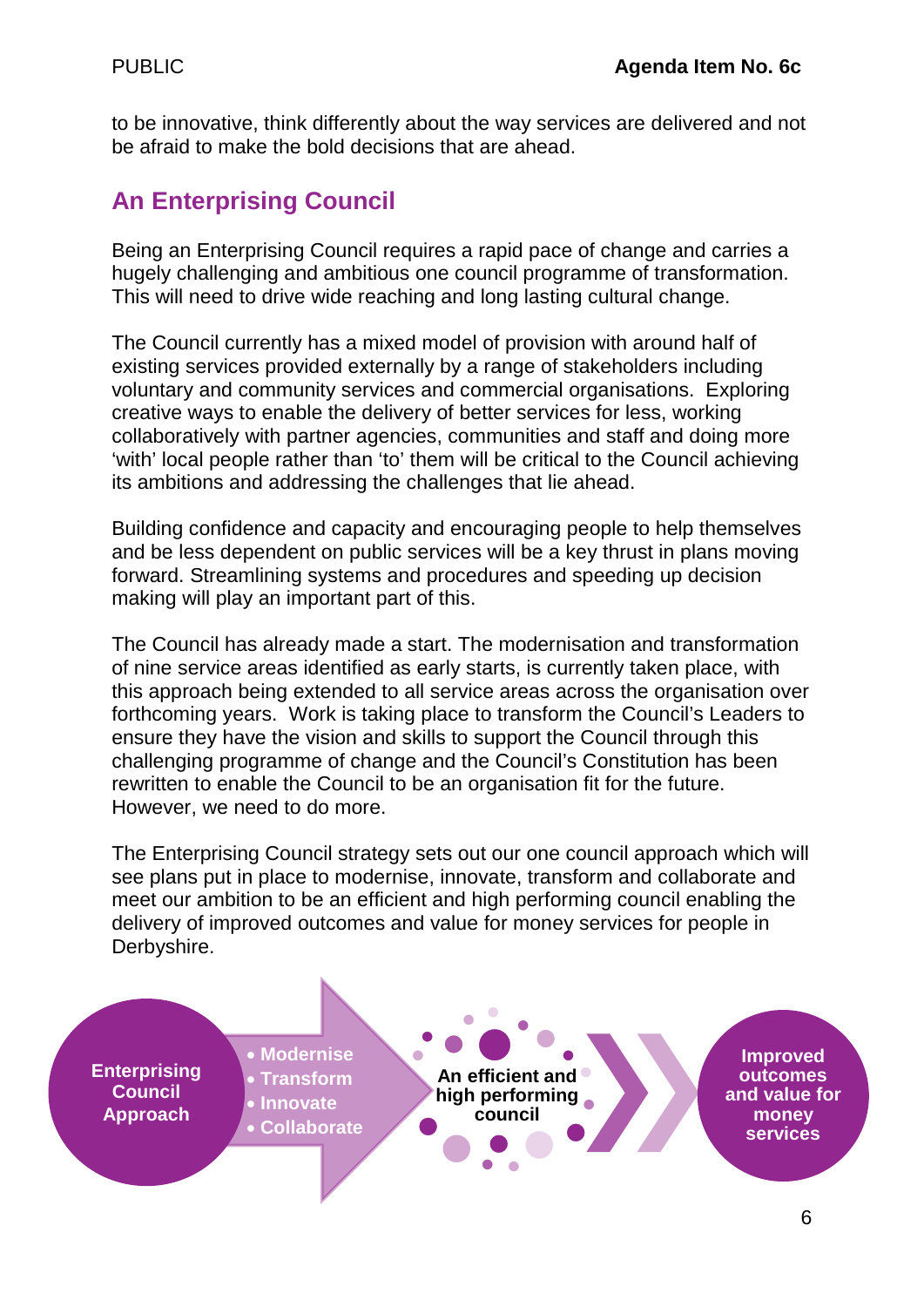# **Aims, Outcomes and Principles**

The following aims, outcomes and priority actions will guide the authority's Enterprising Council approach moving forward.

## **Our strategy aims**

The aim of this strategy is to:

#### **Drive forward the Council's ambitions to be an enterprising and efficient one council fit for the future**

#### **Our strategy outcomes**

Our plans to modernise, transform, innovate and collaborate will help the Council achieve the following strategy outcomes. It is these outcomes that will define the success of the Enterprising Council approach and will shape the way on which we operate.

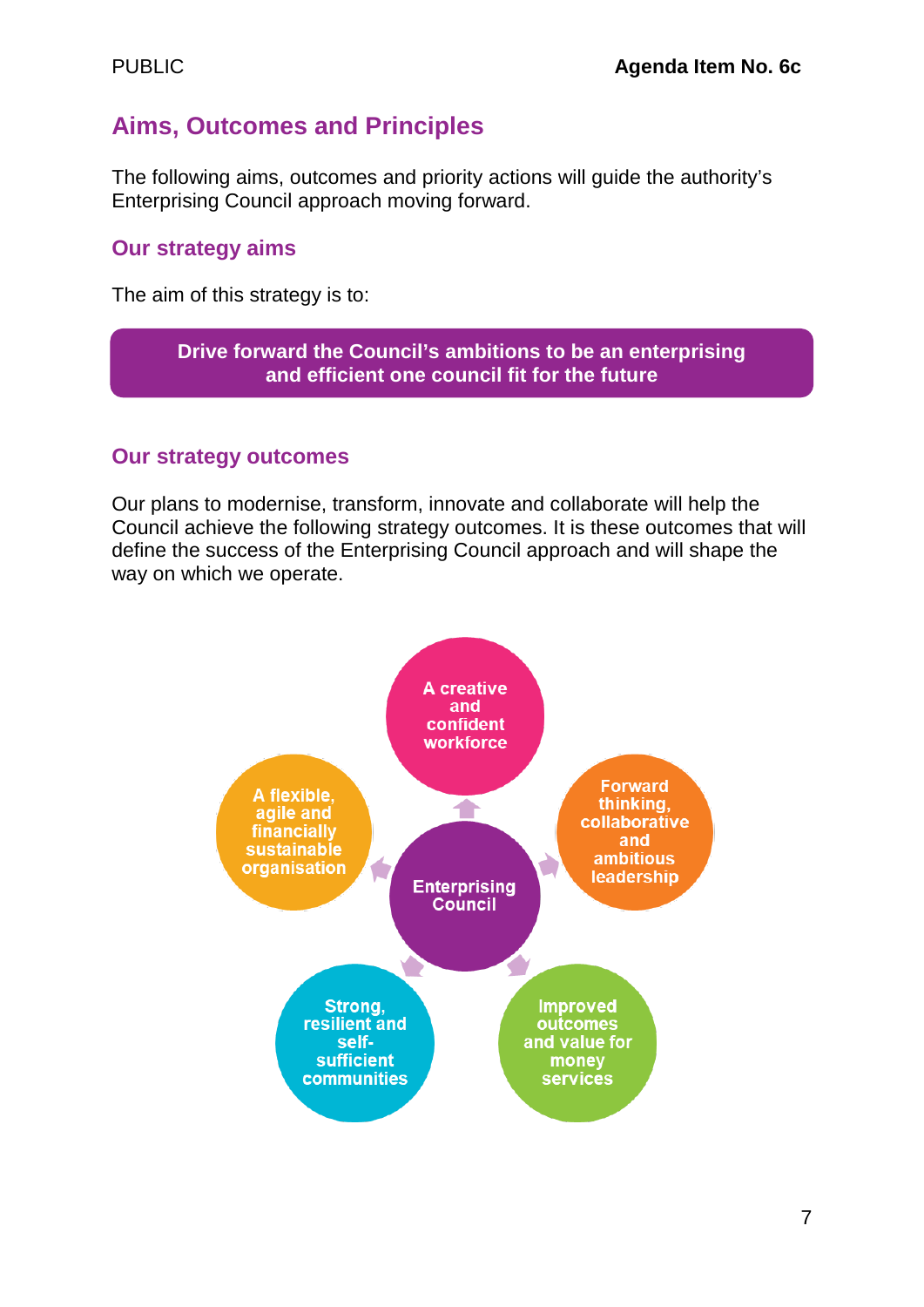# **Our principles**

The following principles will guide the development of the approach and support us in achieving our ambition to be an Enterprising Council.



# **Priority actions**

The following are actions which we will be taking to modernise, transform, innovate and collaborate and embed the Enterprising Council approach. We will be working hard over forthcoming years to ensure that the actions identified in this strategy are delivered.

## **Outcome 1 - A creative and confident workforce**

#### **We will:**

- Create an agile, responsive and independent workforce, equipping employees with the skills, competencies and behaviours fit for the 21<sup>st</sup> century
- Nurture a culture of ambition and innovation, motivating and inspiring creative thinking and new ways to deliver services
- Empower employees to make efficient and effective decisions and be accountable for them
- Maximise impact by encouraging greater collaborative working as one council to deliver shared outcomes
- Adopt a culture of continuous improvement, striving to do the best we can with what we have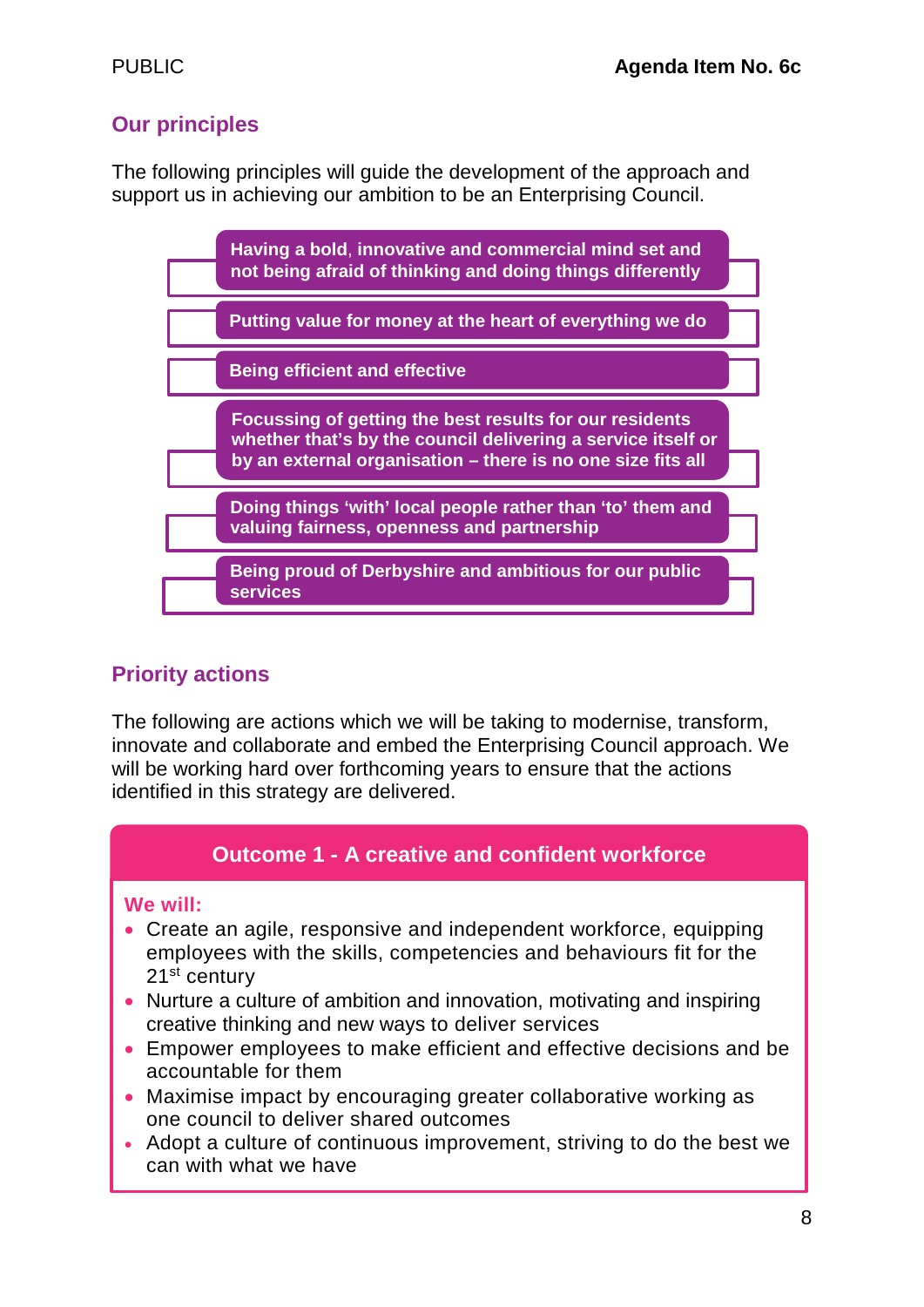#### **Outcome 2 - Forward thinking, collaborative and ambitious leadership**

#### **We will:**

- Take a lead in shaping place in Derbyshire at a community and strategic level
- Be ambitious for the Council and Derbyshire, shaping strategies and supporting the transformation of public services
- Ensure our operating model is embedded understood and that this drives our one council approach
- Develop self-reflective, adaptable and resilient leaders who respond to change and continually learn from their experiences
- Ensure our leaders place residents and communities at the centre of what we do
- Make decisions based upon insight, intelligence and a shared understanding of need
- Cultivate collaborative leadership by building relationships with partners, developing networks and working at a county, regional and national level to meet shared objectives
- Take a more active and visible role on the regional and national stage

#### **Outcome 3 - Improved outcomes and value for money services**

#### **We will:**

- Develop a consistent one council approach to planning and designing services
- Establish a coherent and sequenced list of commissioning priorities for the Council
- Improve and sustain quality relationships with key stakeholders to maximise joint working and collaboration
- Ensure that there is a shared understanding of commissioning and the opportunities this presents
- Build a diverse and vibrant marketplace of providers
- Ensure the Council develops and enables a wide range of commissioned services which offer value for money
- Take a one council approach to managing demand for services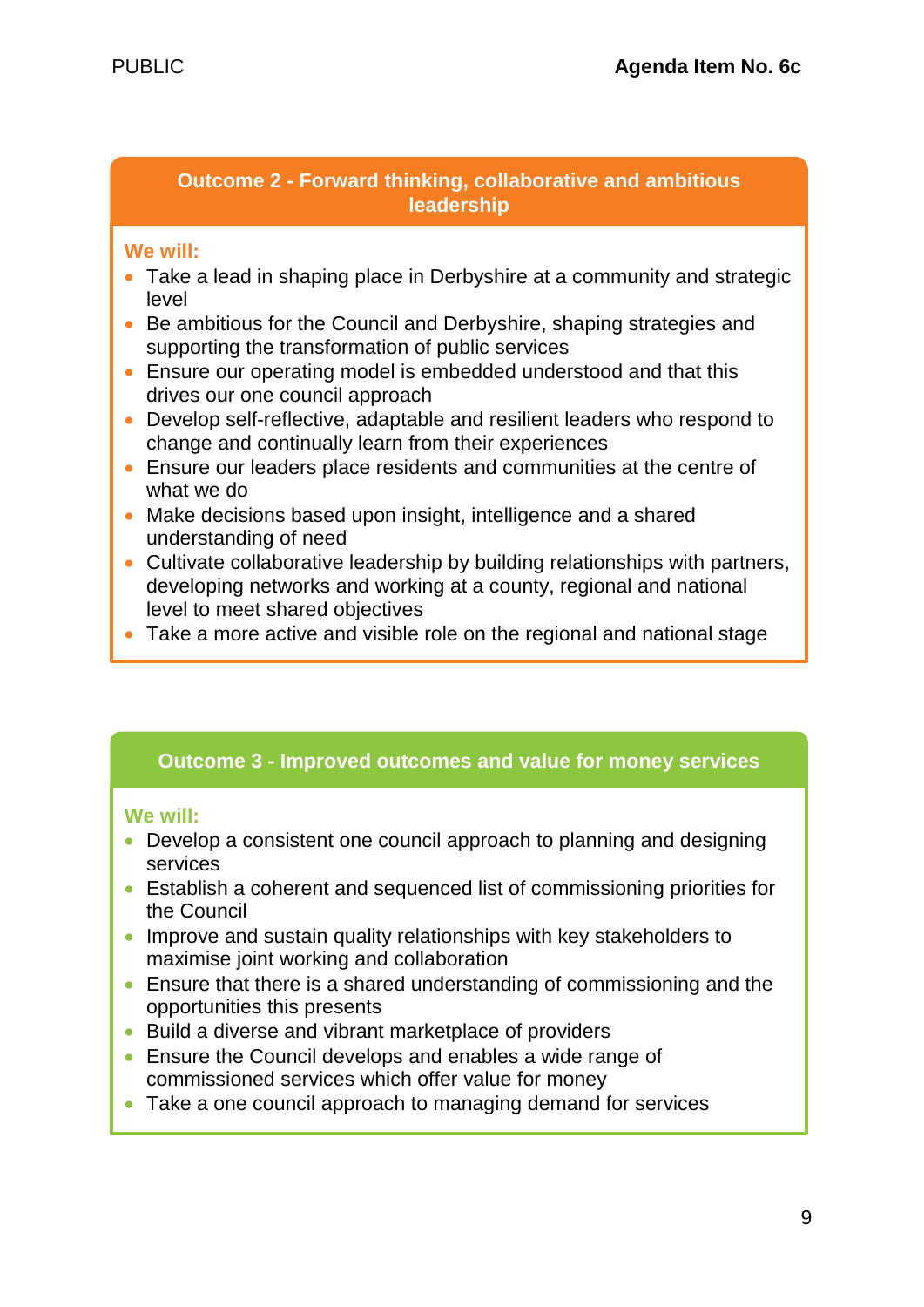#### **Outcome 4 - Strong, resilient and self-sufficient communities**

#### **We will:**

- Encourage greater, self-reliant communities and reduce dependency on council services
- Place increased emphasis on the genuine co-design and coproduction of services with local people, groups and businesses
- Facilitate positive and inspirational collaboration between services and local communities and support the development of more responsive, efficient working practices at the community level
- Work collaboratively with the voluntary and community sector to support strong and resilient communities, ensuring resources are targeted where they are needed the most
- Develop active and positive relationships with local businesses and companies operating across Derbyshire

#### **Outcome 5 - A flexible, agile and financially sustainable organisation**

#### **We will:**

- Be clear about our priorities for the future and the outcomes we are seeking to achieve, putting in place enabling policies and plans to support delivery
- Drive forward performance
- Ensure our medium term financial planning creates resilience
- Embed a one council approach to transformation
- Make timely decisions in an accountable, transparent, efficient and effective way
- Harness the use of new technologies and tools to support flexible working practices
- Develop a greater focus on our customers and identify more effective and efficient ways to deliver council services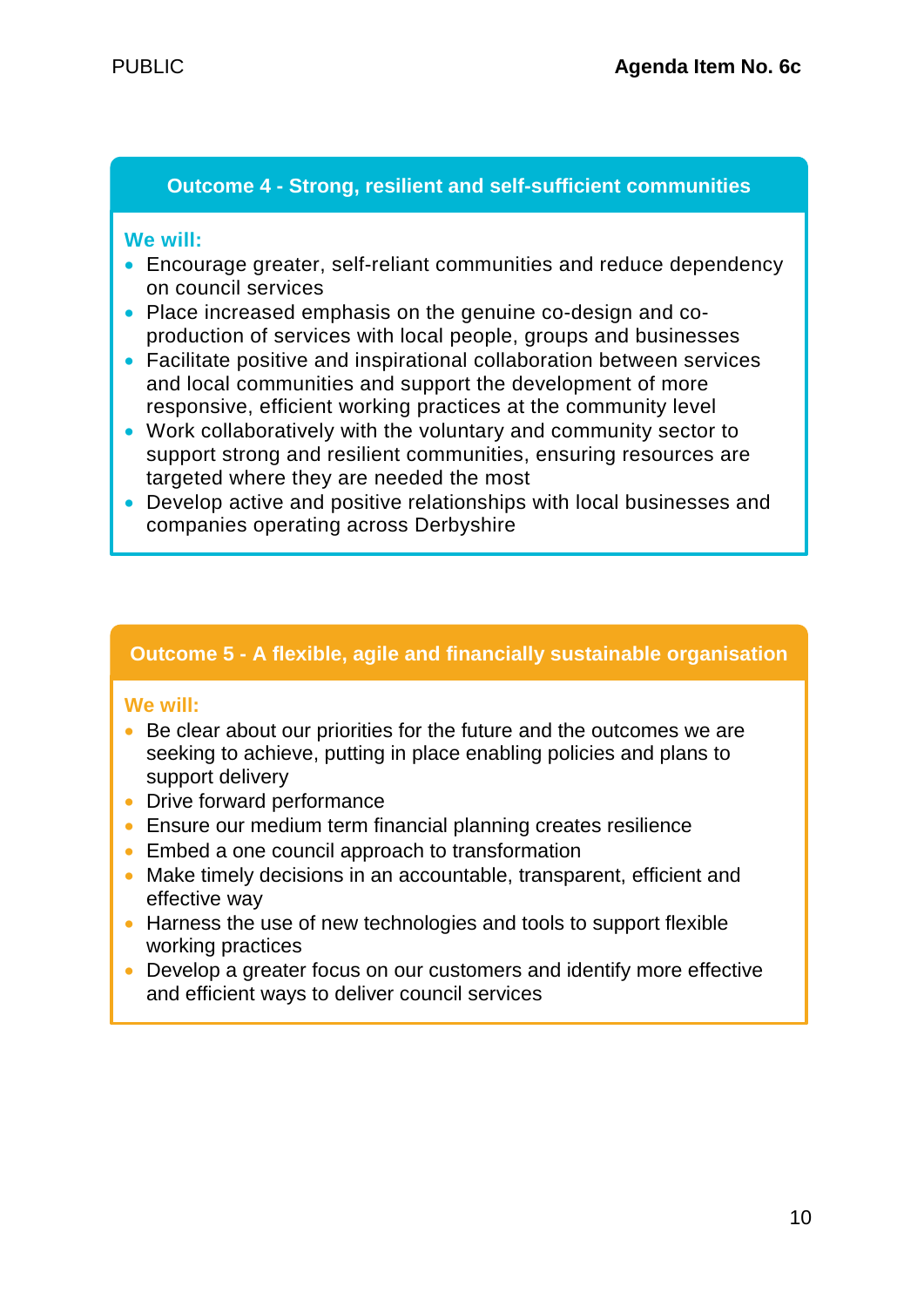# **Planned outputs and progress**

The following are the outputs we are expecting to achieve over the next six months. A forward plan of planned outputs will be developed to support the implementation of the strategy and the monitoring of progress over the life of the programme.

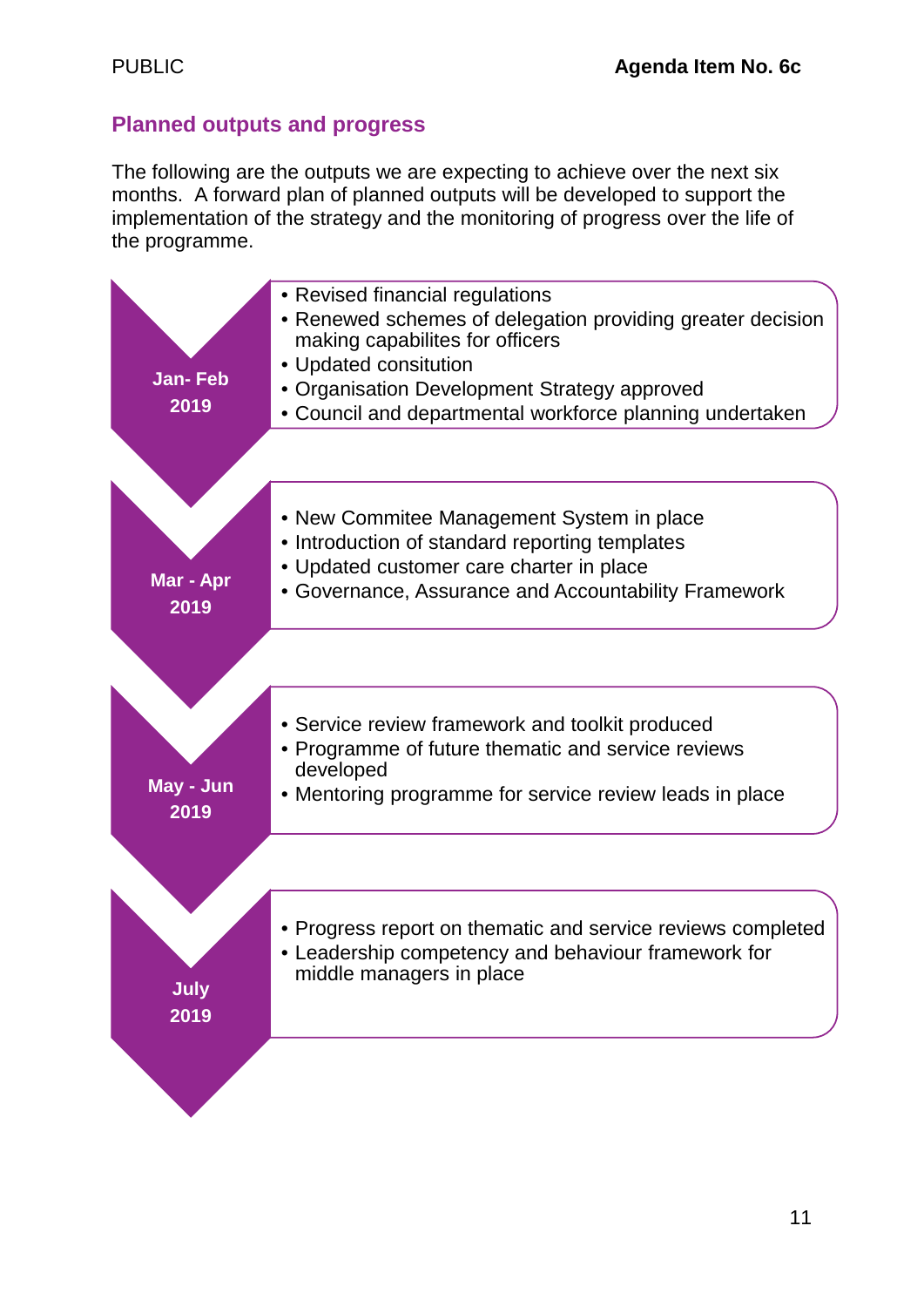# **Implementing the Strategy**

The Council's Corporate Management Team and Cabinet will be responsible for ensuring that the Council modernises, transforms, innovates and collaborates and embeds the enterprising council approach over the next four years.

The Corporate Management Team and Cabinet are supported by the Enterprising Council Board will be responsible for driving this strategy forward and delivering priority actions ensuring that progress is made over the next four years.

The Board will be supported by the following cross cutting work streams, each of which have been charged with developing detailed and specific action plans to ensure the delivery of the strategy outcomes.



The work streams will play a key role in ensuring consistency and coordination of the approach as well as ensuring that the Enterprising Council strategy is progressed and learning and experiences are shared across the organisation.